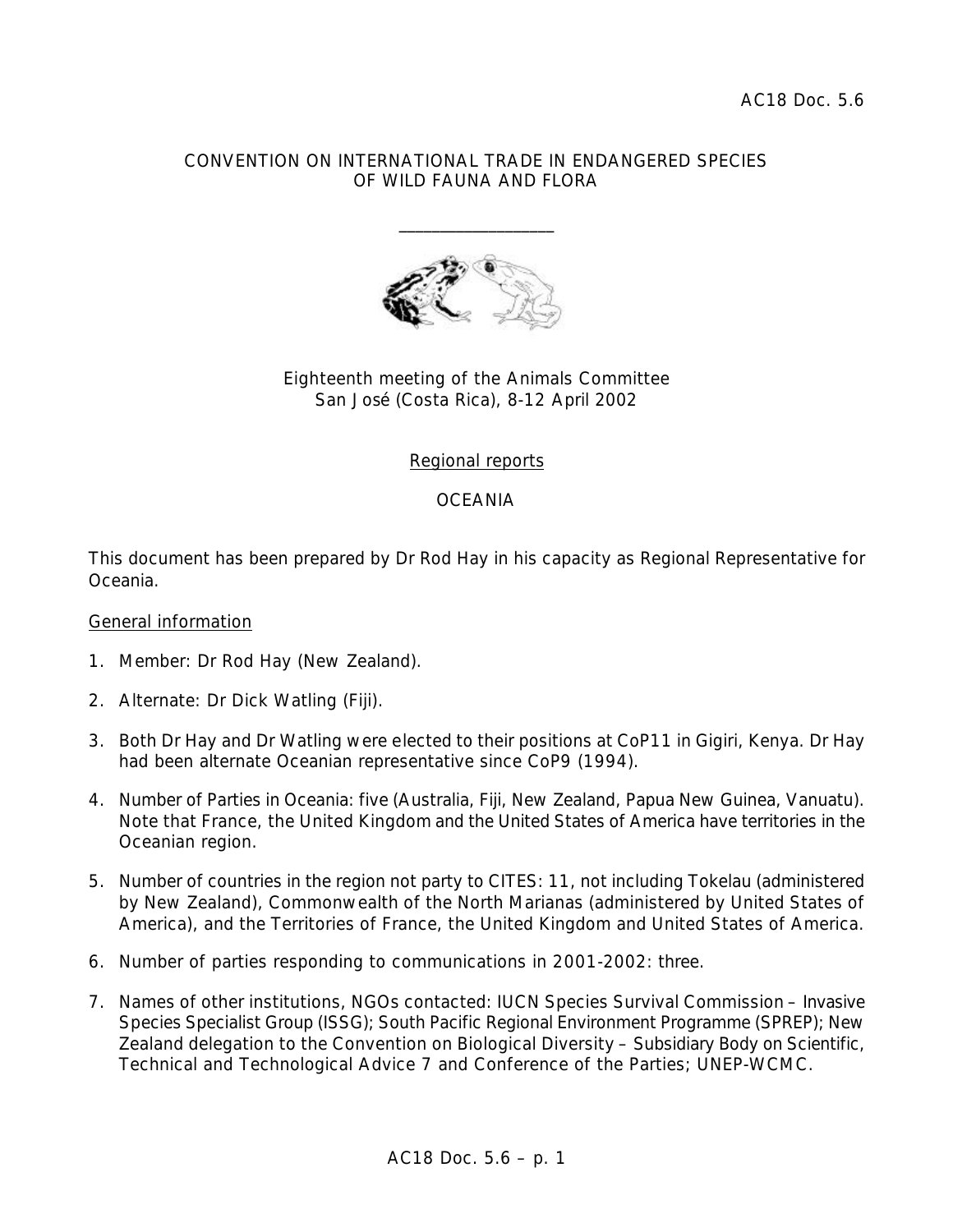## List of items

- 8. As follow-up to agenda items since AC17, Dr Hay continued his chairmanship of the working group on the universal labelling system for the identification of caviar.
- 9. Dr Hay continued chairmanship of the working group on invasive species.

## Communication with other Parties in the region

- 10. Following AC17, Dr Hay circulated the draft official report of the meeting to the Parties in the region.
- 11. Immediately prior to preparing this report, Dr Hay contacted Management and Scientific Authorities of the region requesting items and contributions. Responses were received from Australia and New Zealand.
- 12. There has been specific communication with Australia; about sharks; about the regional directory; about a proposal for an Implementation Committee, and on a capacity building workshop for the region.

### Other regional activities

13. A key initiative is a regional capacity-building workshop. This is being organized primarily by Australia in conjunction with the Secretariat. Initially proposed for Canberra in February, it is currently scheduled for Fiji in late March or early April. A key focus of this workshop is the implementation of CITES in Small Island Developing States (SIDS). Updated information on the outcome will be available at AC18.

### Listing proposals and other issues

- 14. At the time of writing the only proposal known to be coming from the region is for listing all species of New Zealand geckos in the genera *Hoplodactylus* and *Naultinus*. Recent evidence has shown New Zealand geckos increasingly turning up on the international market at numbers far exceeding the breeding capacity of the captive population. Illegal trade has also been detected. Some wild populations have also declined, at least in part, from illegal collection of animals for trade. One species that has no legal captive population is now available on the market, while trade in several other species is increasing. Although fully protected in their range State, animals are fetching high market values outside New Zealand.
- 15. Australia's new CITES legislation has been in effect as of 11 January 2002.
- 16. At 23 January 2002, trade suspensions were in place against Fiji, Papua New Guinea and the Solomon Islands.
- 17. Dr Hay prepared a review of *Anas aucklandica* as a contribution to the periodic reviews of the Appendices. The three species covered by this listing clearly meet the biological criteria for Appendix-I listing but there has been very little trade.
- 18. Oceania covers a vast area of mostly tropical regions, much of it dominated by the marine environment. Trade risks to wild flora and fauna must be seen in the context of the usual range of environmental threats, including habitat loss, invasive species, domestic over-exploitation